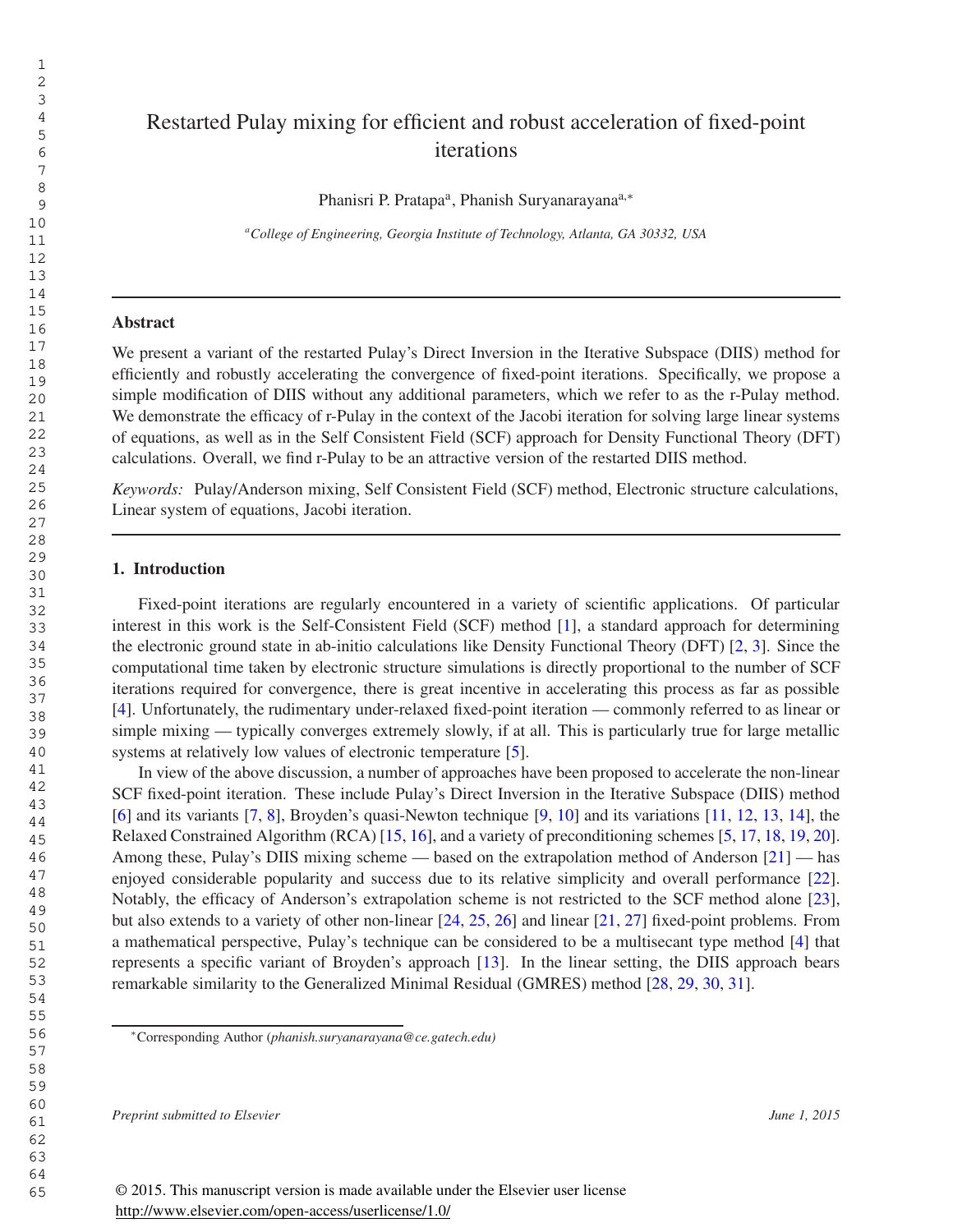The DIIS method is occasionally found to stagnate when employed in self-consistent electronic structure calculations, resulting in unacceptably slow or non-convergence. In an effort to overcome this, Fang and Saad [4] proposed performing a restart whenever the ratio between the current and previous iteration's residual exceeds a prespecified value. Additionally, some ab-initio codes provide the option of a periodic restart within Pulay mixing [32, 33]. However, these restart techniques introduce another parameter within the DIIS method, thereby adding further complexity to the mixing scheme. In view of this, we are interested in a parameter-free restart strategy that not only prevents SCF iterations from stagnating, but also improves the efficiency and robustness of the DIIS method in general. To this end, we develop a variant of restarted Pulay for accelerating the convergence of fixed-point iterations. As an added bonus, the proposed approach is easily implementable within currently existing electronic structure codes.

The remainder of this paper is organized as follows. In Section 2, we present details of the DIIS scheme and the proposed restarted variant, which we refer to as the r-Pulay method. Subsequently, in Section 3, we validate the accuracy and efficacy of r-Pulay through examples arising in electronic structure calculations. We do so in the context of the classical Jacobi fixed-point iteration as well as the SCF method for DFT. Finally, we conclude in Section 4.

## 2. Restarted Pulay (r-Pulay) mixing

Consider the fixed-point problem

$$
\mathbf{x} = \mathbf{g}(\mathbf{x}),\tag{1}
$$

where  $g: \mathbb{C}^{N \times 1} \to \mathbb{C}^{N \times 1}$  represents the fixed-point mapping, with  $\mathbb C$  denoting the set of all complex numbers. Perhaps the simplest attempt at a solution is an iteration of the form

$$
\mathbf{x}_{k+1} = \mathbf{x}_k + \beta \mathbf{f}_k \,, \tag{2}
$$

where  $f_k = (g(x_k) - x_k)$  designates the residual, and  $\beta \in \mathbb{C}$  signifies the relaxation parameter. In the context of electronic structure calculations, such an approach is referred to as linear or simple mixing. Depending on the spectral properties of the residual's Jacobian, the above iteration can converge extremely slowly, if at all [5]. The Anderson/Pulay method [21, 6] attempts to overcome this limitation by generalizing Eqn. 2 to

$$
\mathbf{x}_{k+1} = \bar{\mathbf{x}}_k + \beta \bar{\mathbf{f}}_k \,,\tag{3}
$$

where  $\bar{x}_k$  and  $\bar{f}_k$  denote the normalized weighted averages of the previous  $(m + 1)$  iterates and residuals, respectively. Specifically,

$$
\bar{\mathbf{x}}_k = \mathbf{x}_k - \sum_{j=1}^m \gamma_j \Delta \mathbf{x}_{k-m+j}, \qquad (4)
$$

$$
\bar{\mathbf{f}}_k = \mathbf{f}_k - \sum_{j=1}^m \gamma_j \Delta \mathbf{f}_{k-m+j}, \qquad (5)
$$

where  $\Delta \mathbf{x}_k = (\mathbf{x}_k - \mathbf{x}_{k-1}), \Delta \mathbf{f}_k = (\mathbf{f}_k - \mathbf{f}_{k-1}),$  and the scalars  $\Gamma_k = [\gamma_1 \quad \gamma_2 \quad \dots \quad \gamma_m]^T \in \mathbb{C}^{m \times 1}$  are chosen so as to minimize the  $l_2$ -norm of the residual, i.e.,

$$
\Gamma_k = \arg\min_{\Gamma_k} \|\bar{\mathbf{f}}_k\|^2. \tag{6}
$$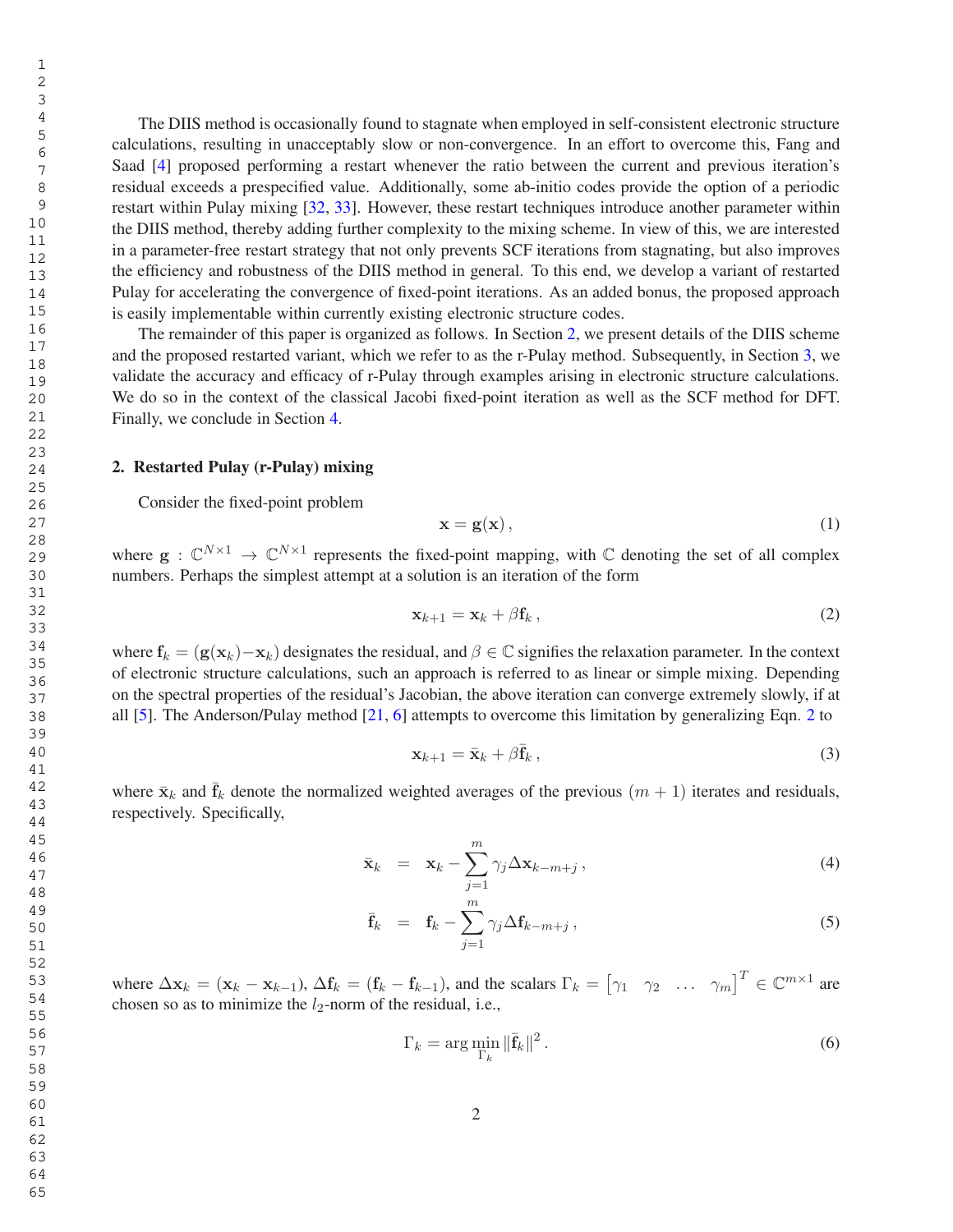It can be shown that the optimized  $\Gamma_k$  satisfy the relation [4]

$$
\left(\mathbf{F}_k^T \mathbf{F}_k\right) \Gamma_k = \mathbf{F}_k^T \mathbf{f}_k \,,\tag{7}
$$

where the residual history

$$
\mathbf{F}_k = \begin{bmatrix} \Delta \mathbf{f}_{k-m+1}, & \Delta \mathbf{f}_{k-m+2}, & \dots, & \Delta \mathbf{f}_k \end{bmatrix} \in \mathbb{C}^{N \times m} . \tag{8}
$$

Thereafter, the update formula in Eqn. 3 takes the form

$$
\mathbf{x}_{k+1} = \mathbf{x}_k + \beta \mathbf{f}_k - (\mathbf{X}_k + \beta \mathbf{F}_k)(\mathbf{F}_k^T \mathbf{F}_k)^{-1} \mathbf{F}_k^T \mathbf{f}_k, \qquad (9)
$$

where the iterate history

$$
\mathbf{X}_k = \begin{bmatrix} \Delta \mathbf{x}_{k-m+1}, & \Delta \mathbf{x}_{k-m+2}, & \dots, & \Delta \mathbf{x}_k \end{bmatrix} \in \mathbb{C}^{N \times m}.
$$
 (10)

In the above representations of  $X_k$  and  $F_k$ , a zero or negative subscript indicates a null vector. Altogether, the parameters within Pulay's approach are the relaxation parameter  $\beta$  and the mixing history size  $(m + 1)$ .

The DIIS method described above utilizes the previous  $(m+1)$  iterates for extrapolation after the starting  $(m + 1)$  iterations. Interestingly, while studying the performance of Anderson's extrapolation in the linear setting [27], we have discovered that introducing a specific type of periodic restart within the DIIS method significantly improves its performance. In Algorithm 1, we outline the resulting restarted Pulay mixing variant, which we refer to as the r-Pulay method. In this technique, all but the last columns of  $X_k$  and  $F_k$ are cleared every  $(m + 1)$  iterations. This relatively subtle modification not only significantly improves the overall efficiency of Pulay's DIIS method, but also makes it noticeably more robust, as demonstrated by the examples in the next section. It is worth noting that since the restart frequency coincides with the mixing history size, r-Pulay does not have any parameters apart from those already existing in Pulay mixing.

Algorithm 1: Restarted Pulay (r-Pulay) method **Input:**  $\mathbf{x}_0$ ,  $\beta$ ,  $m$ ,  $tol$ ,  $\mathbf{X}_0 = [\ ]$  and  $\mathbf{F}_0 = [\ ]$ repeat $k = 0, 1, 2...$  $\mathbf{f}_k = \mathbf{g}(\mathbf{x}_k) - \mathbf{x}_k$ if  $k > 0$  then if  $k/(m+1) \in \mathbb{N}$  then  $\mathbf{X}_k = [\Delta\mathbf{x}_k], \quad \mathbf{F}_k = [\Delta\mathbf{f}_k]$ else  $\mathbf{X}_k = \begin{bmatrix} \mathbf{X}_{k-1}, & \Delta \mathbf{x}_k \end{bmatrix}, \quad \mathbf{F}_k = \begin{bmatrix} \mathbf{F}_{k-1}, & \Delta \mathbf{f}_k \end{bmatrix}$  $\mathbf{x}_{k+1} = \mathbf{x}_k + \beta \mathbf{f}_k - (\mathbf{X}_k + \beta \mathbf{F}_k)(\mathbf{F}_k^T \mathbf{F}_k)^{-1} \mathbf{F}_k^T \mathbf{f}_k$ else  $\mathbf{x}_{k+1} = \mathbf{x}_k + \beta \mathbf{f}_k$ until  $||f_k|| < tol$ ; Output:  $x_k$ 

In addition to this work, there have been a few previous efforts directed at incorporating restarts within the Pulay mixing scheme. Specifically, Fang and Saad [4] proposed setting  $X_k = \{ \mid \text{and } F_k = \{ \mid \text{whenever} \} \}$  $||\mathbf{f}_k|| < r_p ||\mathbf{f}_{k+1}||$ ,  $r_p$  being the restart parameter. Additionally, some ab-initio codes like SIESTA [32] and PARSEC [33] provide the option of restarting the DIIS method at periodic intervals so as to overcome stagnating SCF iterations. In particular, the restart in SIESTA involves setting  $X_k = []$  and  $F_k = []$ , and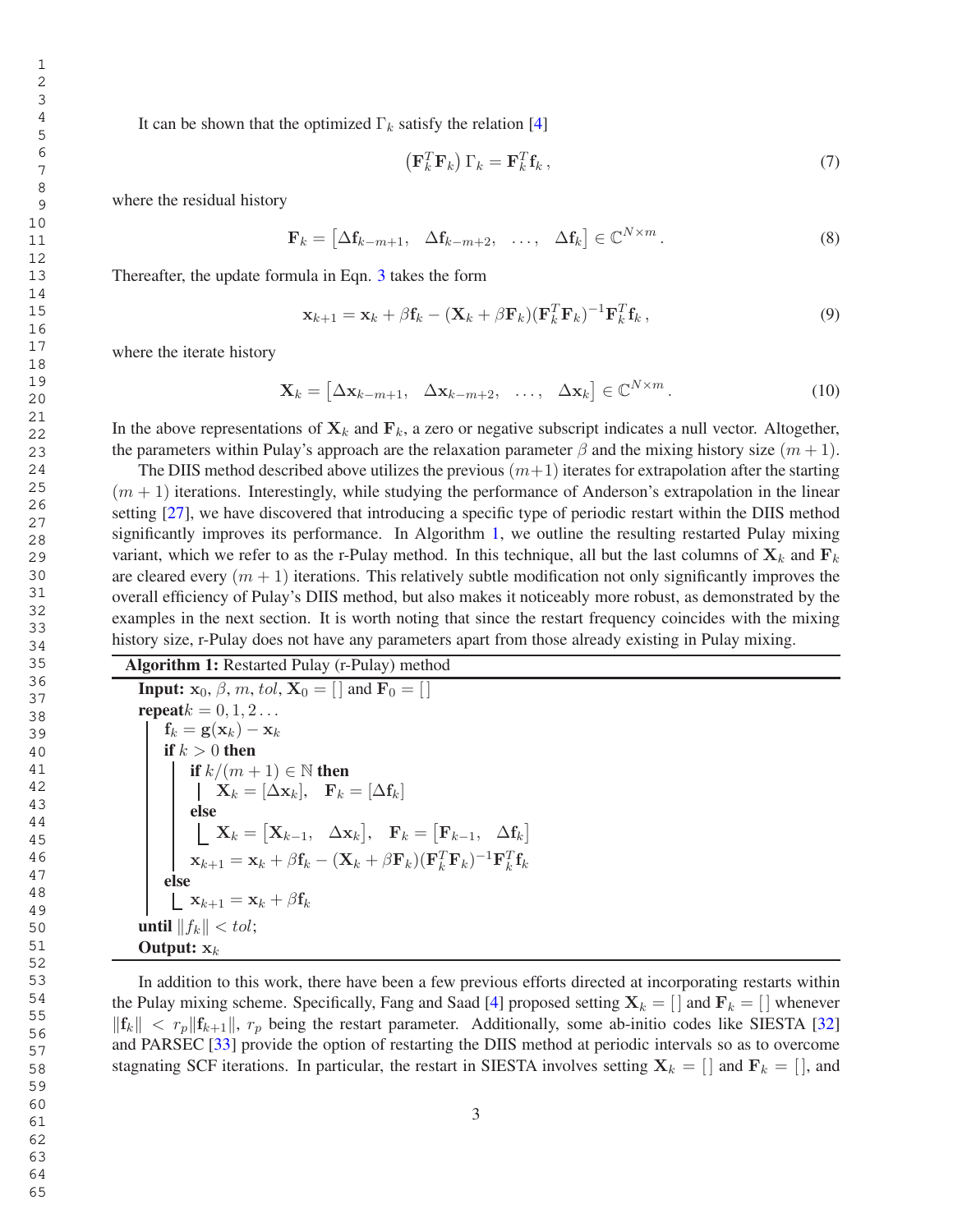65

performing a linear mixing update in the subsequent iteration. However, unlike r-Pulay, the aforementioned restart strategies introduce an additional parameter into the DIIS method. Moreover, they do not retain the latest columns of  $X_k$  and  $F_k$ , a feature found to have a significant impact on the performance. Overall, to the best of our knowledge, the proposed restart strategy is not available in currently existing electronic structure software, and has not been proposed in literature previously.

# 3. Results and Discussion

We now verify the efficacy and accuracy of the proposed r-Pulay mixing scheme through selected examples. In Section 3.1, we test r-Pulay's ability to accelerate the classical Jacobi fixed-point iteration for the solution of large, sparse linear systems of equations arising in electronic structure simulations. Next, in Section 3.2, we study the effectiveness of r-Pulay in speeding-up the Self Consistent Field (SCF) method for Density Functional Theory (DFT) calculations. We perform all computations on a workstation with the following configuration: Intel Xeon Processor E3-1220 v3 (Quad Core, 3.10GHz Turbo, 8MB), 16GB (2x8GB) 1600MHz DDR3 ECC UDIMM.

#### *3.1. Linear systems of equations: Accelerating the Jacobi iteration*

Consider the following non-periodic Poisson and complex-valued periodic Helmholtz equations arising in real-space DFT  $[34, 35, 36, 37]$  and orbital-free DFT  $[38, 39, 26]$  simulations:

$$
Ex1: \t -\frac{1}{4\pi} \nabla^2 V(\mathbf{r}) = \rho(\mathbf{r}) + b(\mathbf{r}) \quad \text{in } \Omega, \quad \left\{ V(\mathbf{r}) = 0, \, \mathbf{r} \in \partial\Omega, \right\}
$$
\n
$$
Ex2: \t -\frac{1}{4\pi} \nabla^2 V(\mathbf{r}) + QV(\mathbf{r}) = P \rho^{\alpha}(\mathbf{r}) \quad \text{in } \Omega, \quad \left\{ \begin{aligned} V(\mathbf{r}) &= V(\mathbf{r} + L\hat{\mathbf{e}}_i), \, \mathbf{r} \in \partial\Omega, \\ -\hat{\mathbf{e}}_i \cdot \nabla V(\mathbf{r}) &= \hat{\mathbf{e}}_i \cdot \nabla V(\mathbf{r} + L\hat{\mathbf{e}}_i), \, \mathbf{r} \in \partial\Omega, \end{aligned} \right.
$$
\n
$$
(11)
$$

(12)  
where 
$$
Ω ∈ ℝ3
$$
 is a cubical domain of side *L* with boundary  $∂Ω$  and unit vectors  $\hat{\mathbf{e}}_i$  aligned along the  
edges. The fields  $ρ(\mathbf{r})$  and  $b(\mathbf{r})$  denote the electron and nuclear charge densities respectively, obtained

by the superposition of the corresponding isolated atom quantities [39, 40]. The constants  $\alpha = \frac{5}{6} + \frac{\sqrt{5}}{6}$  $\frac{2}{6}$ ,  $P = 0.0296 + i \cdot 0.0217$  and  $Q = -0.1284 - i \cdot 0.1269$ .

We discretize the aforementioned partial differential equations using sixth-order accurate finite-differences. Specifically, we employ a mesh-size of  $h = 0.5$  Bohr for the Poisson problem, with  $\rho(\mathbf{r})$  and  $b(\mathbf{r})$  corresponding to the  $Si_5H_{12}$ ,  $Si_{17}H_{36}$ ,  $Si_{35}H_{36}$ ,  $Si_{87}H_{76}$ ,  $Si_{275}H_{172}$  and  $Si_{525}H_{276}$  clusters. For the Helmholtz problem, we utilize  $n_d = 45, 60, 75, 90, 120,$  and 140 finite-difference nodes in each direction, with  $\rho(\mathbf{r})$ corresponding to a system consisting of a vacancy in  $3 \times 3 \times 3$  unit cells of Aluminum with lattice constant of 7.65 Bohr. The resulting linear systems of equations can be compactly written as

$$
\mathbf{A}\mathbf{x} = \mathbf{b}; \quad \mathbf{A} \in \mathbb{C}^{N \times N}, \mathbf{x} \in \mathbb{C}^{N \times 1} \text{ and } \mathbf{b} \in \mathbb{C}^{N \times 1}, \tag{13}
$$

where A is a sparse matrix that is symmetric positive-definite for the Poisson problem, and complexsymmetric for the Helmholtz problem. We solve these linear systems in the framework of the classical Jacobi iteration [41], wherein the fixed-point mapping

$$
\mathbf{g}(\mathbf{x}) = \mathbf{D}^{-1}(\mathbf{b} - \mathbf{R}\mathbf{x}),\tag{14}
$$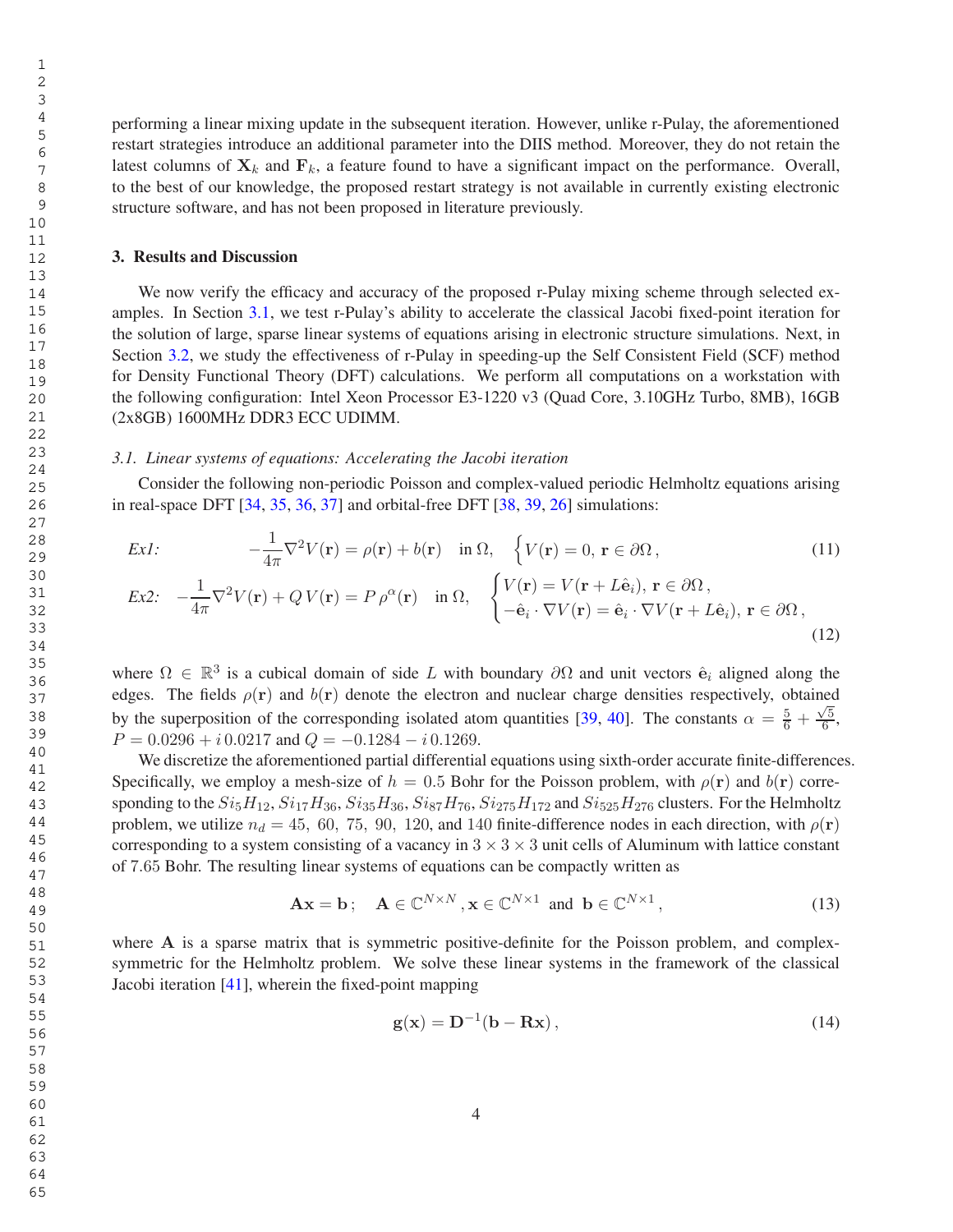with D and R containing the diagonal and off-diagonal components of A, respectively. We pick a vector of all ones as the starting guess  $x_0$ , and set  $tol = 1 \times 10^{-8}$  as the tolerance for convergence of the relative residual defined as

$$
r_k = \frac{\|\mathbf{A}\mathbf{x}_k - \mathbf{b}\|}{\|\mathbf{b}\|} = \frac{\|\mathbf{f}_k\|}{\|\mathbf{D}^{-1}\mathbf{b}\|}.
$$
 (15)

In the ensuing discussion, we shall refer to the Pulay accelerated Jacobi iteration as the Pulay-Jacobi (PJ) approach, the SIESTA restarted version with restarts performed at the  $(k + 1)/(m + 2) \in \mathbb{N}$  iterations as sPJ, and the r-Pulay variant as the rPJ method.

First, we compare the reduction of the relative residual for the PJ, sPJ and rPJ methods in Fig. 1. We select *Ex1a* ( $Si_5H_{12}$  with  $h = 0.5$  Bohr), and *Ex2e* (vacancy in  $3 \times 3 \times 3$  unit cells of Aluminum with  $n_d = 120$ ) as representative examples. We choose the parameters  $\{\beta, m\} = \{0.5, 3\}$ , which we have found to be close to optimal for PJ in the context of the systems considered here. We observe that rPJ demonstrates significantly faster convergence than PJ, even though the chosen parameters are optimal for PJ and not rPJ. Additionally, rPJ is able to achieve extremely high accuracies while maintaining an elevated rate of convergence throughout the iteration. Indeed, rPJ's performance can be further enhanced with more judicious choice of parameters. We also note that sPJ demonstrates much slower convergence than the other two methods, which is a representative result for the linear systems considered here. In view of this, we will focus on the relative performance of PJ and rPJ for the remainder of this subsection.



Figure 1: Comparison of the convergence of the PJ, sPJ and rPJ methods. *Ex1a* signifies the Poisson equation for a  $Si<sub>5</sub>H<sub>12</sub>$  cluster with  $h = 0.5$  Bohr. *Ex2e* denotes the Helmholtz equation for a vacancy in  $3 \times 3 \times 3$  unit cells of Aluminum with  $n_d = 120$ .

Next, in Fig. 2, we compare the computational time taken by the PJ and rPJ methods for all the aforedescribed linear systems of equations. Specifically, we present the mean  $(\mu)$  and standard deviation  $(\sigma)$  of the time taken for the parameters  $\{\beta, m\} = \{0.5, 2 \text{ to } 8\}$ . We observe that PJ's mean and standard deviation are noticeably larger than those of rPJ. In fact, for the biggest system in *Ex1*, PJ has larger  $\mu$  and  $\sigma$  by factors exceeding 15 and 396, respectively. For the biggest system in *Ex2*, the corresponding ratios are close to 3 and 8, respectively. Remarkably, even though the Jacobi iteration is highly inefficient compared to Krylov subspace methods [41], rPJ is faster than the Generalized Minimal Residual Method (GMRES) [28] with a restart of 30 by factors exceeding 12 and 3 for the largest systems in *Ex1* and *Ex2*, respectively. This highlights the potential of rPJ as an efficient linear solver, particularly for large, sparse systems of equations.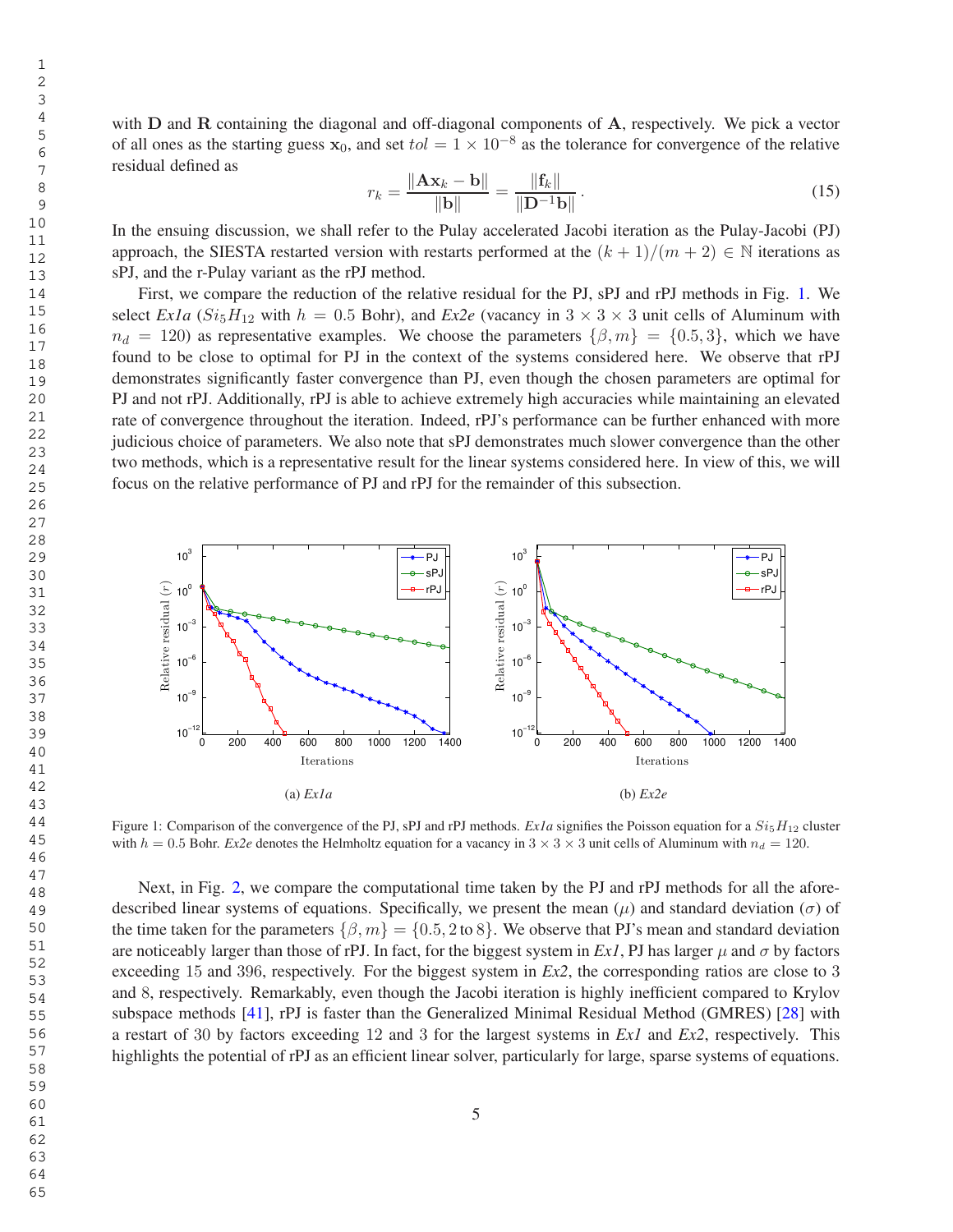Overall, we conclude that rPJ represents an accelerated and significantly more robust version of PJ. Moreover, we expect that the proposed restart strategy will also be effective in the case of non-linear fixed-point problems, particularly as the iteration proceeds towards convergence.



Figure 2: Comparison of the performance of the PJ and rPJ methods. The mean and standard deviation are denoted by  $\mu$  and  $\sigma$ , respectively. The linear systems of equations have been obtained from the discretization of the non-periodic Poisson and complexvalued periodic Helmholtz equations.

#### *3.2. Density Functional Theory (DFT): Accelerating the Self Consistent Field (SCF) method*

In this section, we study the efficacy of r-Pulay mixing in accelerating the convergence of the SCF method for DFT calculations. The SCF approach — one of the most commonly employed techniques for determining the electronic ground state in first principles calculations [23] — represents a non-linear fixed-point iteration with respect to either the electron density or the effective potential. The corresponding fixed-point mapping  $g(x)$  comprises of the electron density calculation given a Hamiltonian and effective potential evaluation given the electron density [1, 5]. Here, we perform all simulations in the framework provided by the quantum chemistry software SIESTA [42, 32]. Additionally, we denote the SIESTA variant of restarted Pulay with restarts performed at the  $(k + 1)/(m + 2) \in \mathbb{N}$  iterations as the s-Pulay method.

In order to ensure that the results presented here are easily reproducible, we consider examples that are available as test cases within the SIESTA distribution. Specifically, we focus on the following systems: (i) *sic-slab*: 78 atom silicon carbide surface saturated by Hydrogen. (ii) *ptcda*: 2 molecules of 3, 4, 9, 10 perylenetetracarboxylic dianhydride, consisting of 76 atoms. (iii) *fe\_clust\_noncollinear*: 3 atom iron cluster with noncollinear spin. (iv) *batio3*: 5 atom single unit cell of barium titanate. (v) *carbon\_nanoscroll*: atom carbon nanoscroll saturated with Hydrogen. (vi) *si001*: 10 atom (001) Silicon surface saturated with Hydrogen. (vii) *si111-spinpol*: 22 atom (111) Silicon surface saturated with Hydrogen. In all of these examples, the only modifications made to the input files are enabling of spin polarized calculations, varying the Pulay mixing history, and using SIESTA's default tolerances for convergence of the SCF method. The motivation for including spin is that typically larger number of iterations are required for achieving convergence, which makes acceleration of the SCF process even more desirable.

We start by comparing the convergence of the Pulay, s-Pulay and r-Pulay methods during the SCF iteration. Selecting *sic-slab* and *ptcda* as representative examples, we plot the error as a function of iteration number in Fig. 3. Here, error denotes the maximum difference (in magnitude) between the density matrix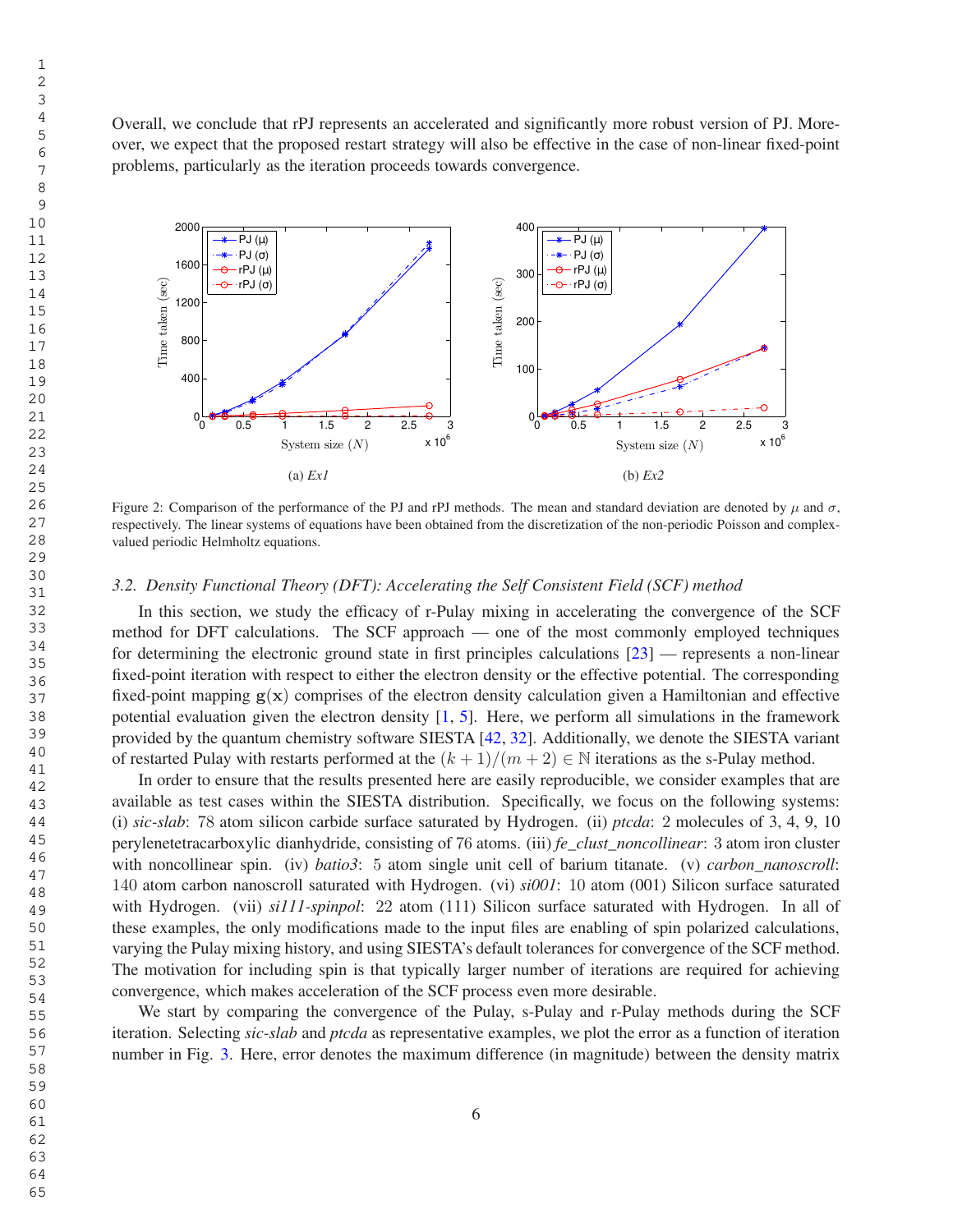of two consecutive SCF iterations. We have employed mixing history of  $5 (m = 4)$  for both *sic-slab* and *ptcda*. We observe that both r-Pulay and s-Pulay converge faster than Pulay for the *sic-slab* system. In fact, r-Pulay and s-Pulay demonstrate similar performance up to an error of around 10−<sup>4</sup> , after which s-Pulay experiences a noticeable reduction in the convergence rate. The trends are similar for *ptcda*, with s-Pulay's drop in convergence rate so dramatic that it requires larger number of iterations than even Pulay to reduce the error to 10−<sup>5</sup> . Altogether, r-Pulay is found to be the most efficient, and is able to achieve practical SCF tolerances in nearly half the iterations needed by Pulay mixing. This is consistent with previous results obtained in the linear setting for the Jacobi fixed-point iteration.



Figure 3: Progression of the error during the SCF iteration for the Pulay, s-Pulay and r-Pulay methods. Error denotes the maximum difference (in magnitude) between the density matrix of two consecutive SCF iterations.

Next, we compare the performance of the Pulay, s-Pulay and r-Pulay methods for the seven aforementioned electronic structure problems. Specifically, we determine the number of SCF iterations required to achieve the SIESTA default tolerances of  $1 \times 10^{-4}$  in the density matrix and  $1 \times 10^{-4}$  eV in the energy for  $m = 2$ , 3 and 4. Recall that  $(m + 1)$  denotes the number of iterates used for extrapolation. The results so obtained are presented in Table 1. We observe that both r-Pulay and s-Pulay are significantly more efficient and robust versions of the Pulay method, with r-Pulay demonstrating the best performance overall. In particular, r-Pulay is relatively insensitive to the amount of mixing history, whereas large variations can be seen in the performance of the DIIS method. Furthermore, the proposed restart is able to speed-up Pulay mixing by up to factors exceeding 3. In fact, even for the optimal choice of  $2 \le m \le 4$  within the Pulay method, r-Pulay demonstrates superior performance by up to factors nearing two. Intriguingly, s-Pulay consistently demonstrates superior performance to Pulay even though the opposite trend was observed in the linear setting.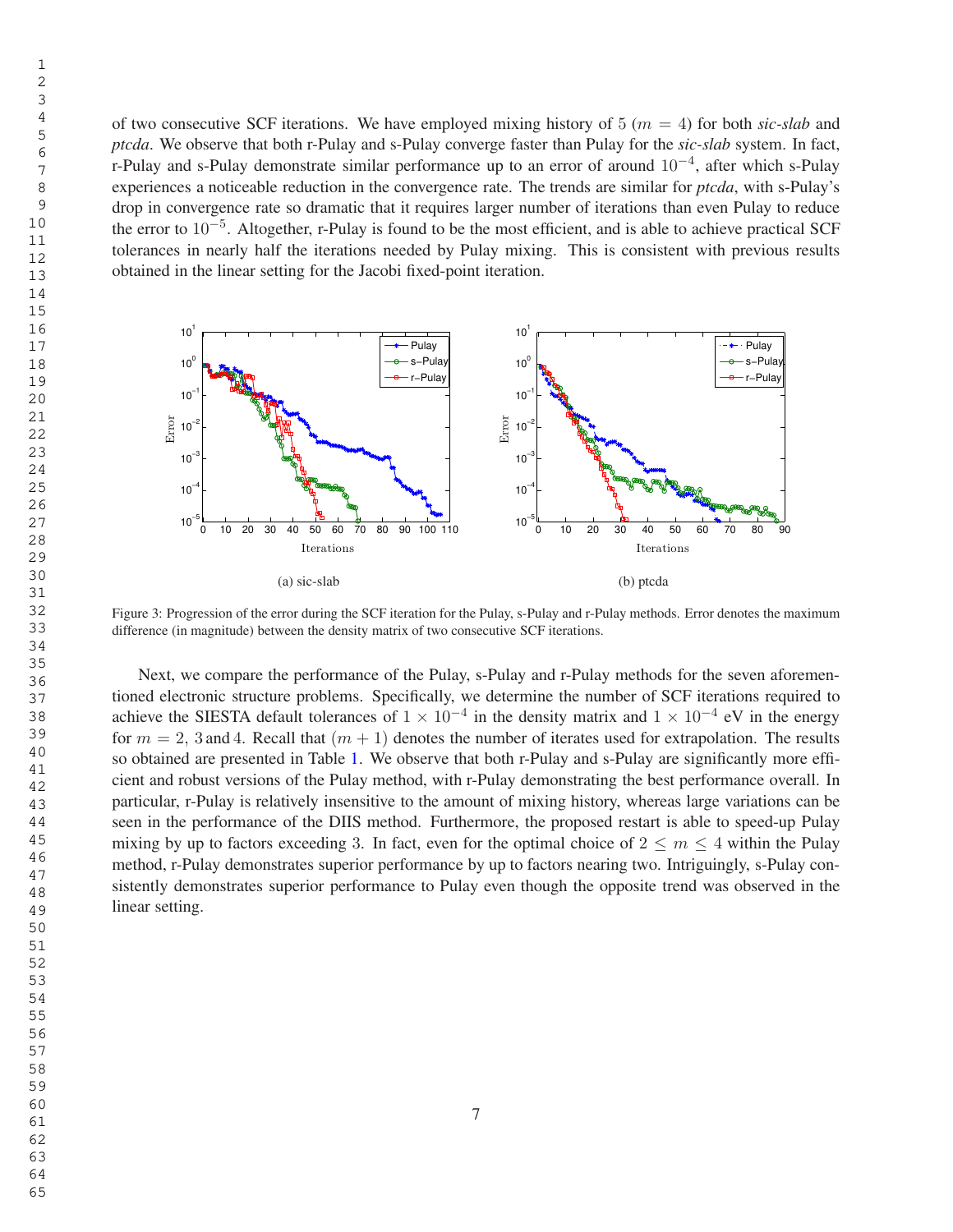| System<br>sic-slab<br>ptcda | $m=2$ |         |         | $m=3$ |         |         | $m=4$ |         |         |
|-----------------------------|-------|---------|---------|-------|---------|---------|-------|---------|---------|
|                             | Pulay | s-Pulay | r-Pulay | Pulay | s-Pulay | r-Pulay | Pulay | s-Pulay | r-Pulay |
|                             | 104   | 59      | 52      | 119   | 59      | 46      | 101   | 63      | 59      |
|                             | 93    | 40      | 30      | 53    | 34      | 38      | 59    | 46      | 28      |
| fe_clust_noncollinear       | 145   | 79      | 88      | 93    | 98      | 61      | 187   | 160     | 71      |
| batio3                      | 146   | 47      | 39      | 137   | 38      | 38      | 61    | 35      | 34      |
| carbon_nanoscroll           | 39    | 22      | 21      | 34    | 20      | 21      | 35    | 23      | 23      |
| $si$ 001                    | 29    | 24      | 21      | 26    | 24      | 22      | 21    | 22      | 19      |
| $si111$ -spinpol            | 41    | 27      | 21      | 27    | 24      | 24      | 21    | 24      | 20      |

Table 1: Number of SCF iterations taken by the Pulay, s-Pulay and r-Pulay methods to achieve the default SIESTA convergence tolerances of  $1 \times 10^{-4}$  in the density matrix and  $1 \times 10^{-4}$  eV in the energy. Number of iterates that have been utilized for mixing is  $(m + 1)$ .

Finally, we study the statistics of the number of SCF iterations required for convergence when  $2 \le m \le$ 8. In Table 2, we present the mean  $(\mu)$  and standard deviation  $(\sigma)$  for the Pulay, s-Pulay and r-Pulay methods. We observe that r-Pulay demonstrates the best performance among the three approaches. Specifically, r-Pulay possesses the smallest values of mean and standard deviation, further highlighting its efficiency and robustness. It is worth emphasizing that even though we have focused on spin polarized calculations, the above inferences are applicable to systems where spin is neglected. Consider for example, the systems *sicslab* and *ptcda*. In the case of *sic-slab*,  $\{\mu, \sigma\} = \{100, 43\}$ ,  $\{60, 14\}$  and  $\{47, 3\}$  for the Pulay, s-Pulay and r-Pulay methods, respectively. For *ptcda*, the corresponding numbers are {50, 28}, {30, 8} and {26, 2}, respectively. It is clear that our previous conclusions are still valid.

| System                | Pulay |          | s-Pulay |                | r-Pulay |          |
|-----------------------|-------|----------|---------|----------------|---------|----------|
|                       | $\mu$ | $\sigma$ | $\mu$   | $\sigma$       | $\mu$   | $\sigma$ |
| sic-slab              | 87    | 21       | 69      | 13             | 56      | 6        |
| ptcda                 | 49    | 22       | 46      | 9              | 32      |          |
| fe_clust_noncollinear | 198   | 108      | 124     | 34             | 78      | 25       |
| batio3                | 75    | 48       | 42      | 11             | 37      | 3        |
| carbon nanoscroll     | 30    | 6        | 22      | $\overline{2}$ | 21      |          |
| $si$ 001              | 23    | 4        | 22      | $\overline{2}$ | 20      |          |
| $si111$ -spinpol      | 25    | 8        | 23      | 3              | 21      | 2        |

Table 2: Statistics of the number of SCF iterations required for convergence when  $m$  takes values in the range of 2 to 8. The mean and standard deviation are denoted by  $\mu$  and  $\sigma$ , respectively. The default SIESTA convergence tolerances of  $1 \times 10^{-4}$  in the density matrix and  $1 \times 10^{-4}$  eV in the energy have been employed.

As part of this work, we have performed a variety of simulations — including a number of systems not presented here — to establish the relative performance of Pulay, s-Pulay and r-Pulay. In all of these examples, we have found r-Pulay to be significantly more efficient and robust compared to Pulay. Occasionally, we have noticed the performance of s-Pulay to be slightly better than r-Pulay. As an example, for the *nanotube-c-5-0* (20 atom C(5,0) nanotube) system,  $\{\mu, \sigma\} = \{21, 2\}$  and  $\{24, 6\}$  for the s-Pulay and r-Pulay methods, respectively. Such results have been observed when Pulay itself requires relatively few iterations for convergence. However, for systems where convergence of the SCF is challenging, we have found that r-Pulay outperforms s-Pulay. Overall, we conclude that r-Pulay is a viable and attractive method for accelerating the SCF iteration in electronic structure calculations.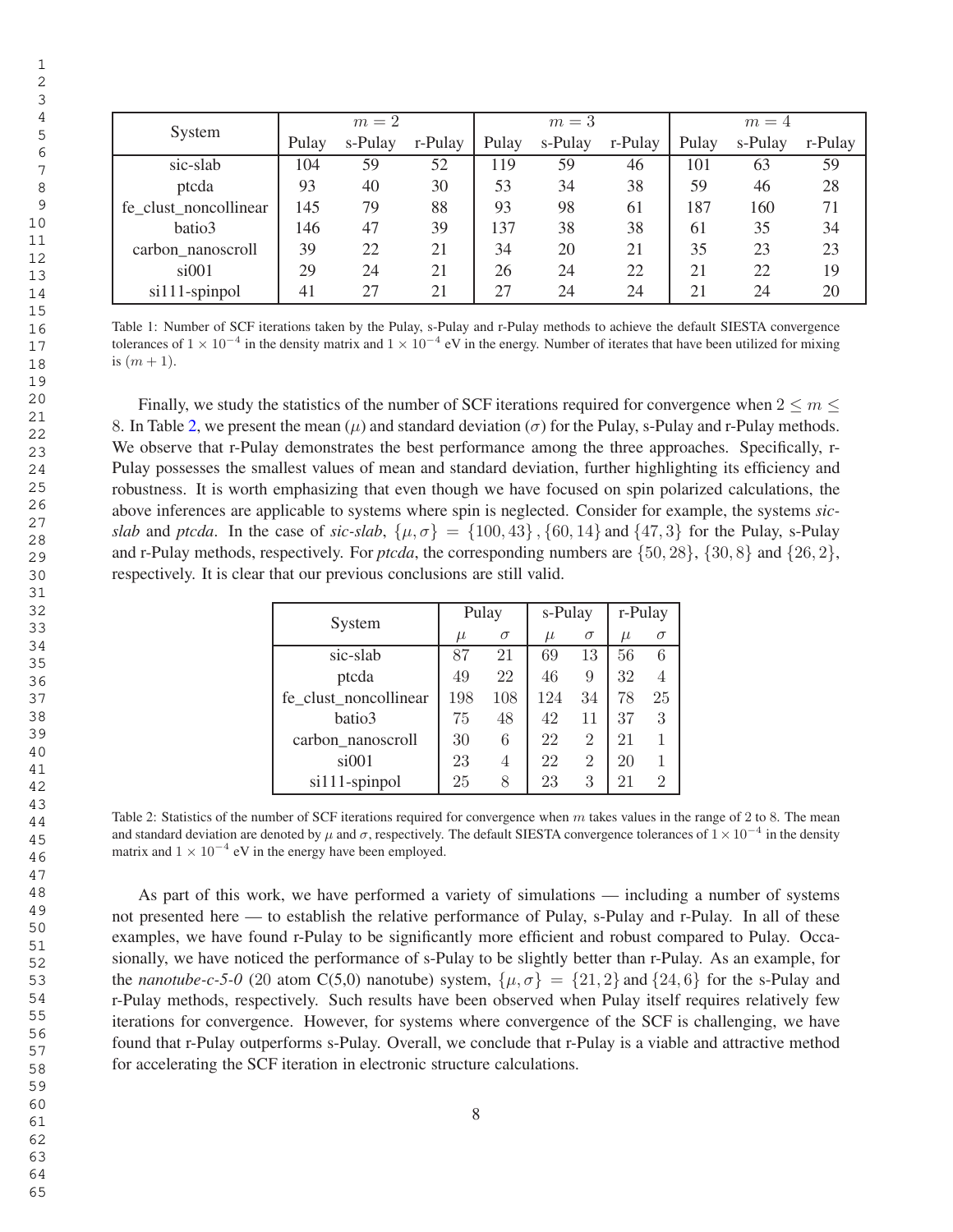# 4. Concluding remarks

We have developed a variant of the restarted Pulay method (r-Pulay) — without the introduction of any additional parameters — that can be used to robustly and efficiently accelerate the convergence of fixed-point iterations. We have shown that applying the r-Pulay technique to the classical Jacobi iteration results in an extremely efficient algorithm for solving symmetric and non-symmetric linear systems of equations that is highly competitive with Krylov subspace based methods. Additionally, we have demonstrated through a number of test cases that r-Pulay efficiently and robustly accelerates the convergence of the Self Consistent Field (SCF) method in DFT calculations. In particular, r-Pulay is able to outperform the DIIS method by up to factors exceeding three. Overall, we conclude that r-Pulay represents a viable variant of the restarted DIIS method for accelerating self consistency in electronic structure calculations. This motivates further mathematical analysis into the performance of r-Pulay, making it a worthy subject for future research.

#### Acknowledgements

The authors gratefully acknowledge the support of National Science Foundation under Grant Number 1333500.

## **References**

- [1] J.-L. Lions, P. G. Ciarlet, Handbook of Numerical Analysis: Computational chemistry, volume 10, Gulf Professional Publishing, 2003.
- [2] P. Hohenberg, W. Kohn, Physical review 136 (1964) B864.
- [3] W. Kohn, L. J. Sham, Physical Review 140 (1965) A1133.
- [4] H.-r. Fang, Y. Saad, Numer. Linear Algebra Appl. 16 (2009) 197–221.
- [5] L. Lin, C. Yang, SIAM Journal on Scientific Computing 35 (2013) S277–S298.
- [6] P. Pulay, Chemical Physics Letters 73 (1980) 393-398.
- [7] D. Bowler, M. Gillan, Chemical Physics Letters 325 (2000) 473–476.
- [8] K. N. Kudin, G. E. Scuseria, E. Cances, The Journal of chemical physics 116 (2002) 8255–8261.
- [9] C. G. Broyden, Mathematics of computation (1965) 577–593.
- [10] P. Bendt, A. Zunger, Physical Review B 26 (1982) 3114.
- [11] G. Srivastava, Journal of Physics A: Mathematical and General 17 (1984) L317.
- [12] D. Vanderbilt, S. G. Louie, Physical Review B 30 (1984) 6118.
- [13] V. Eyert, Journal of Computational Physics 124 (1996) 271–285.
- [14] L. Marks, D. Luke, Physical Review B 78 (2008) 075114.
- [15] E. Cancès, C. Le Bris, International Journal of Quantum Chemistry 79 (2000) 82–90.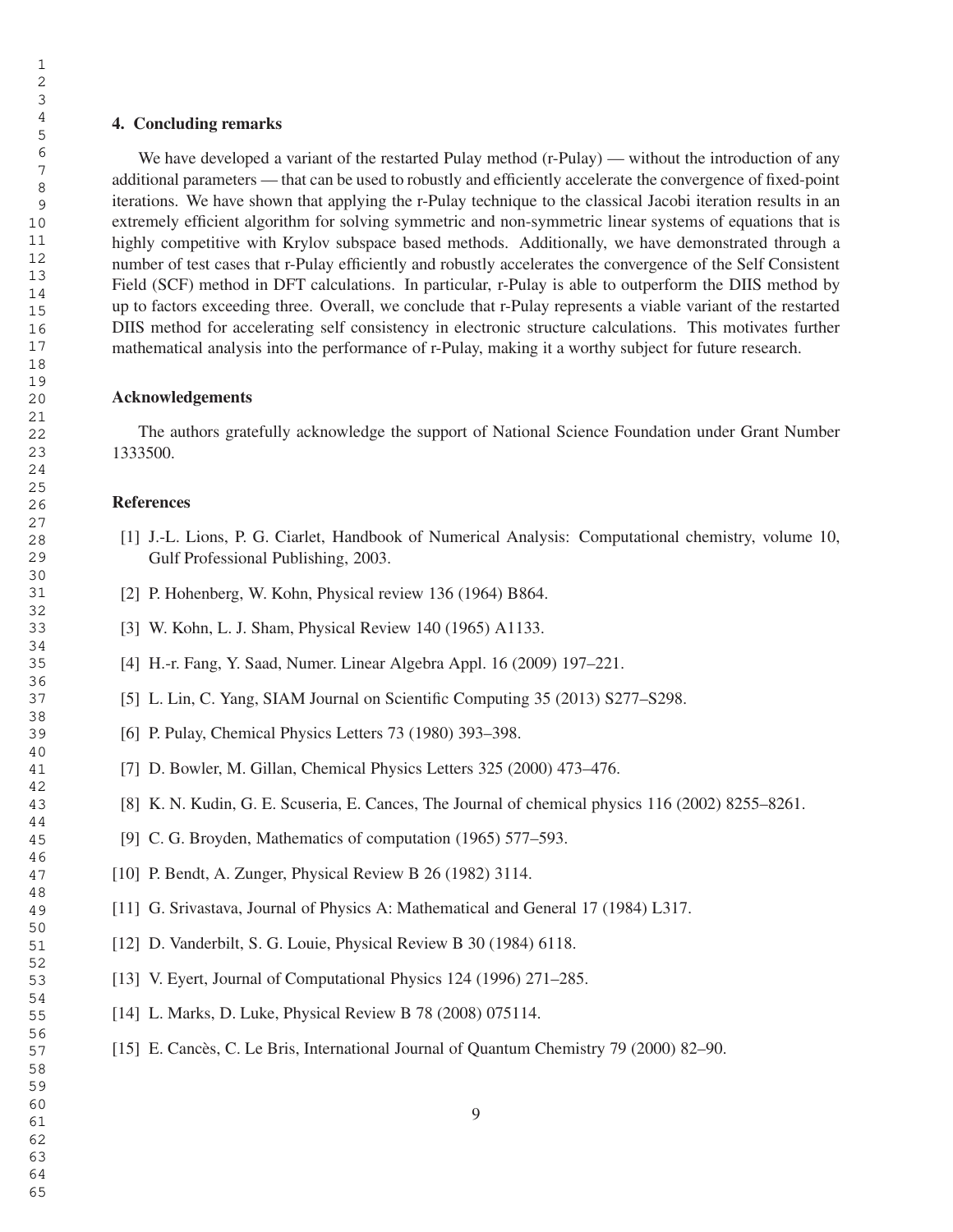- [16] E. Cances, C. Le Bris, ESAIM: Mathematical Modelling and Numerical Analysis 34 (2000) 749–774.
- [17] G. Kerker, Physical Review B 23 (1981) 3082.
- [18] K.-M. Ho, J. Ihm, J. Joannopoulos, Physical Review B 25 (1982) 4260.
- [19] D. Raczkowski, A. Canning, L. Wang, Physical Review B 64 (2001) 121101.
- [20] P.-M. Anglade, X. Gonze, Physical Review B 78 (2008) 045126.
- [21] D. G. Anderson, Journal of the Association for Computing Machinery 12 (1965) 547–560.
- [22] K. N. Kudin, G. E. Scuseria, ESAIM: Mathematical Modelling and Numerical Analysis 41 (2007) 281–296.
- [23] G. Kresse, J. Furthmüller, Physical Review B 54 (1996) 11169.
- [24] V. Ganine, N. Hills, B. Lapworth, International Journal for Numerical Methods in Fluids 71 (2013) 939–959.
- [25] J. Willert, W. T. Taitano, D. Knoll, Journal of Computational Physics 273 (2014) 278–286.
- [26] S. Ghosh, P. Suryanarayana, arXiv preprint arXiv:1412.8250 (2014).
- [27] P. P. Pratapa, P. Suryanarayana, J. E. Pask, Under Review (2015).
- [28] Y. Saad, M. H. Schultz, SIAM Journal on scientific and statistical computing 7 (1986) 856–869.
- [29] T. Rohwedder, R. Schneider, Journal of mathematical chemistry 49 (2011) 1889–1914.
- [30] H. F. Walker, P. Ni, SIAM Journal on Numerical Analysis 49 (2011) 1715–1735.
- [31] F. A. Potra, H. Engler, Linear Algebra and its Applications 438 (2013) 1002–1011.
- [32] E. Artacho, E. Anglada, O. Diéguez, J. D. Gale, A. García, J. Junquera, R. M. Martin, P. Ordejón, J. M. Pruneda, D. Sánchez-Portal, et al., Journal of Physics: Condensed Matter 20 (2008) 064208.
- [33] L. Kronik, A. Makmal, M. L. Tiago, M. Alemany, M. Jain, X. Huang, Y. Saad, J. R. Chelikowsky, physica status solidi (b) 243 (2006) 1063–1079.
- [34] J. E. Pask, P. A. Sterne, Phys. Rev. B 71 (2005) 113101.
- [35] P. Suryanarayana, V. Gavini, T. Blesgen, K. Bhattacharya, M. Ortiz, Journal of the Mechanics and Physics of Solids 58 (2010) 256 – 280.
- [36] P. Suryanarayana, K. Bhattacharya, M. Ortiz, Journal of Computational Physics 230 (2011) 5226 5238.
- [37] J. E. Pask, N. Sukumar, S. E. Mousavi, International Journal for Multiscale Computational Engineering 10 (2012) 83–99.
- [38] P. Motamarri, M. Iyer, J. Knap, V. Gavini, Journal of Computational Physics 231 (2012) 6596 6621.
- [39] P. Suryanarayana, D. Phanish, Journal of Computational Physics 275 (2014) 524 538.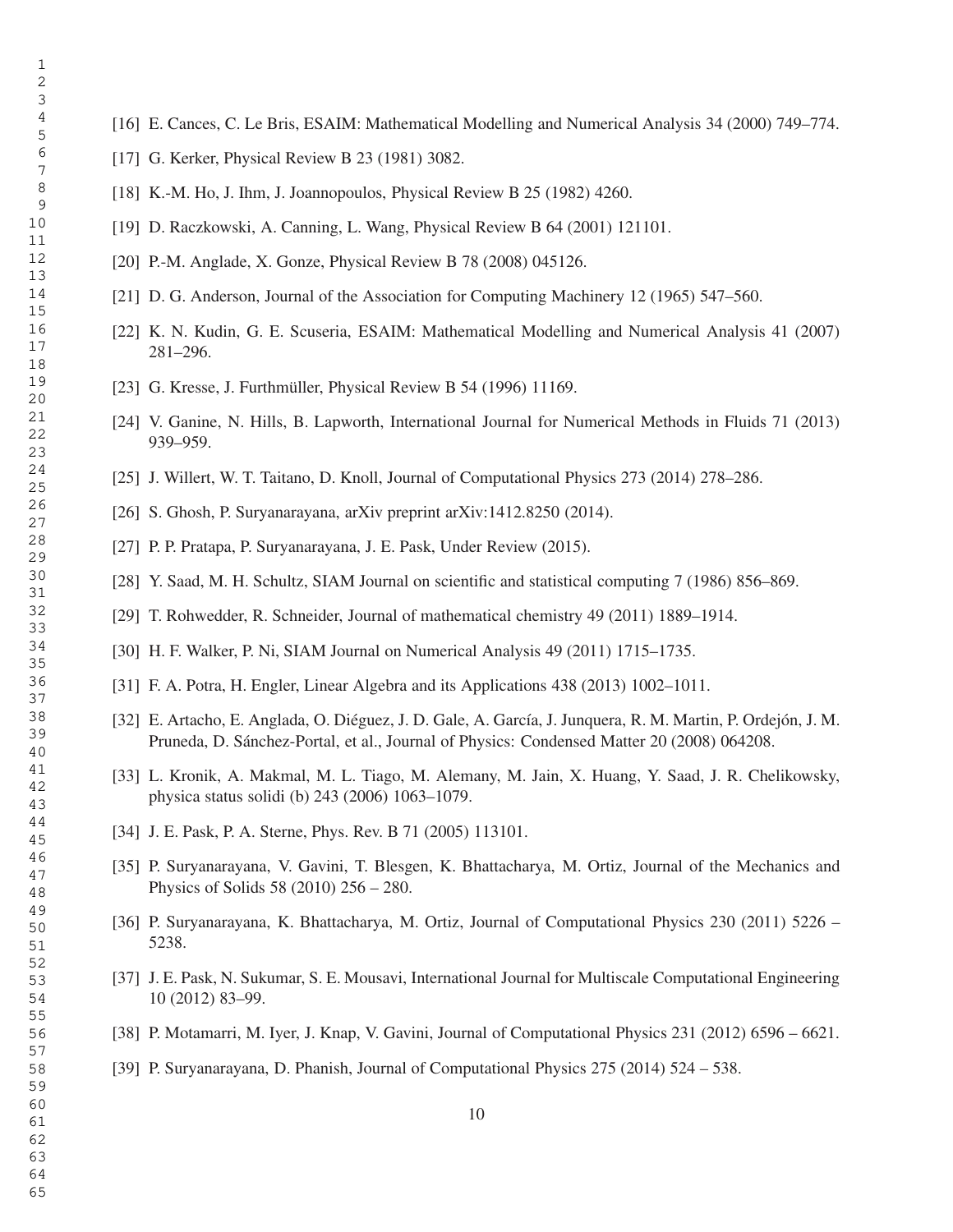- [40] P. Suryanarayana, K. Bhattacharya, M. Ortiz, Journal of the Mechanics and Physics of Solids 61 (2013) 38–60.
- [41] Y. Saad, Iterative Methods for Sparse Linear System (2nd ed), SIAM, 2003.
- [42] J. M. Soler, E. Artacho, J. D. Gale, A. García, J. Junquera, P. Ordejón, D. Sánchez-Portal, Journal of Physics: Condensed Matter 14 (2002) 2745.